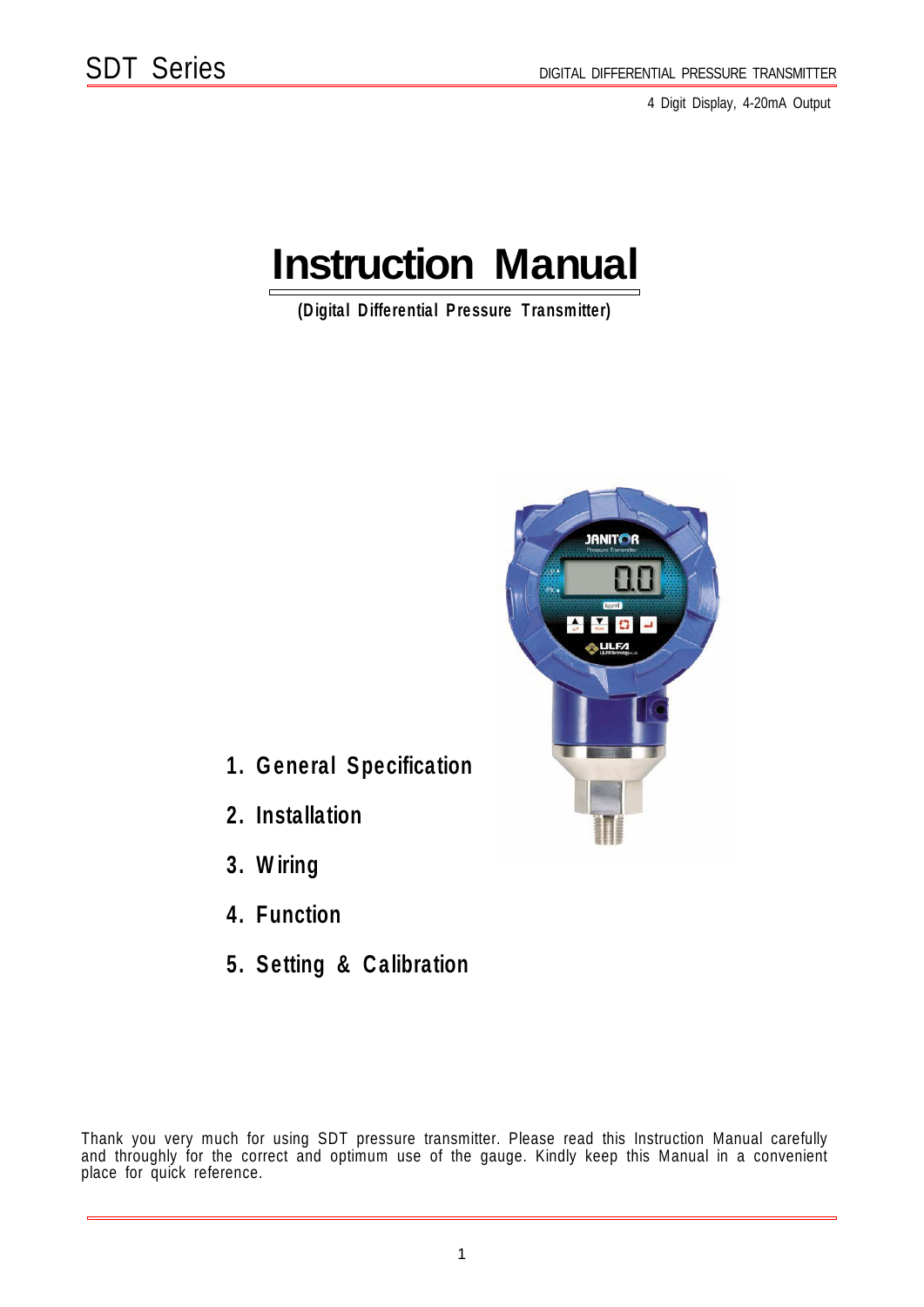DC24V(100-.220VAC

 $50 - 60$ Hz)

30mADC)

Panel



SDT Series pressure transmitter are measures positive, negative(vacuum) and differential pressure of air or non corrosive gases, and for the variously choice of ranges available to suit your needs precisely.

The SDT Widely used to measure fan and blower pressures, filter resistance, pressure drop across orifice plates, liquid levels in storage tanks and many other applications. The SDT model has four functions of gauge, peak pressure detection,  $Offset(\triangle p)$  pressure and transmitter. It is very easy to set and use by front pad key.

Accuracy is +/-0.25% of full scale.

| Model No                                                               | Range                          | Resolution               | Full Span Output:<br>Accuracy: | 20 mA<br>$±0.25$ % FSO(Includes       |
|------------------------------------------------------------------------|--------------------------------|--------------------------|--------------------------------|---------------------------------------|
| -B1500M                                                                | $±1500$ mmH <sub>2</sub> O     | 1 mm $H_2O$              |                                | Linearity, Hysteresis &               |
| $-G3000M$                                                              | 0-3000 mmH <sub>2</sub> O      | mmH <sub>2</sub> O       | Operating Temperature:         | Repeatability)<br>0 to 70 $\degree$ C |
| -B760H                                                                 | $±760$ mmH <sub>2</sub> O      | mmH <sub>2</sub> O       |                                |                                       |
| $-B01K$                                                                | $±1.000$ mmHg                  | 0.001 kg/cm <sup>2</sup> | <b>MECHANICAL</b>              |                                       |
| $-B07K$                                                                | $-1 - 7.00$ kg/cm <sup>2</sup> | 0.01 $kg/cm^{2}$         | Pressure Connections:          | 1/4", 3/8", 1/2" PT male              |
| $-G30K$                                                                | 0~30.00 kg/cm <sup>2</sup>     | 0.01 $kg/cm2$            | Materials:                     | Aluminum Case(DieCasting)             |
| $-G100K$                                                               | 0~100.0 kg/cm <sup>2</sup>     | 0.1 kg/cm <sup>2</sup>   | Weight                         | about 1.0 kg                          |
| $-G300K$                                                               | 0~300.0 kg/cm <sup>2</sup>     | 0.1 kg/cm <sup>2</sup>   |                                |                                       |
| $-G1000K$                                                              | 0~1000 kg/cm <sup>2</sup>      | 1 kg/cm <sup>2</sup>     | <b>STANDARD ACCESSARIES</b>    |                                       |
| We can apply to other user specification<br>(Pressure units and range) |                                |                          | Cable Grand<br>CAPPlug         | PG 13.5<br>1ea<br>PG.<br>13.5<br>1ea  |

### **General General Specification**

**GENERAL** Maximum Pressure: Rated Range x 3

Media Compatibility: Air and non corrosive gas Pressure Range: Refer to range table

# **ELECTRICAL**<br>Power Supply:

Connections: 2 screw terminal block Display: 4 Digit LCD Warm up Time: 15 minutes

### **TRANSMITTER**

Connections: 2 Screw terminal block Output Signal: 4-20mADC(limited at

Loop Resistance: 0 - 1100Ω Zero & Span Adj: One touch Adjustable on

## **PERFORMANCE AT 23** ℃ **Range Table**

| Zero Output:                   | 4 mA                                                                         |
|--------------------------------|------------------------------------------------------------------------------|
| Full Span Output:<br>Accuracy: | 20 mA<br>$±0.25$ % FSO(Includes<br>Linearity, Hysteresis &<br>Repeatability) |
| Operating Temperature:         | 0 to 70 $\degree$ C                                                          |

### **MECHANICAL**

| Pressure Connections: | 1/4", 3/8", 1/2" PT male  |
|-----------------------|---------------------------|
| Materials:            | Aluminum Case(DieCasting) |
| Neight                | about 1.0 kg              |

### **STANDARD ACCESSARIES**

| Cable Grand | PG 13.5 | 1ea |
|-------------|---------|-----|
| CAPPlug     | PG 13.5 | 1ea |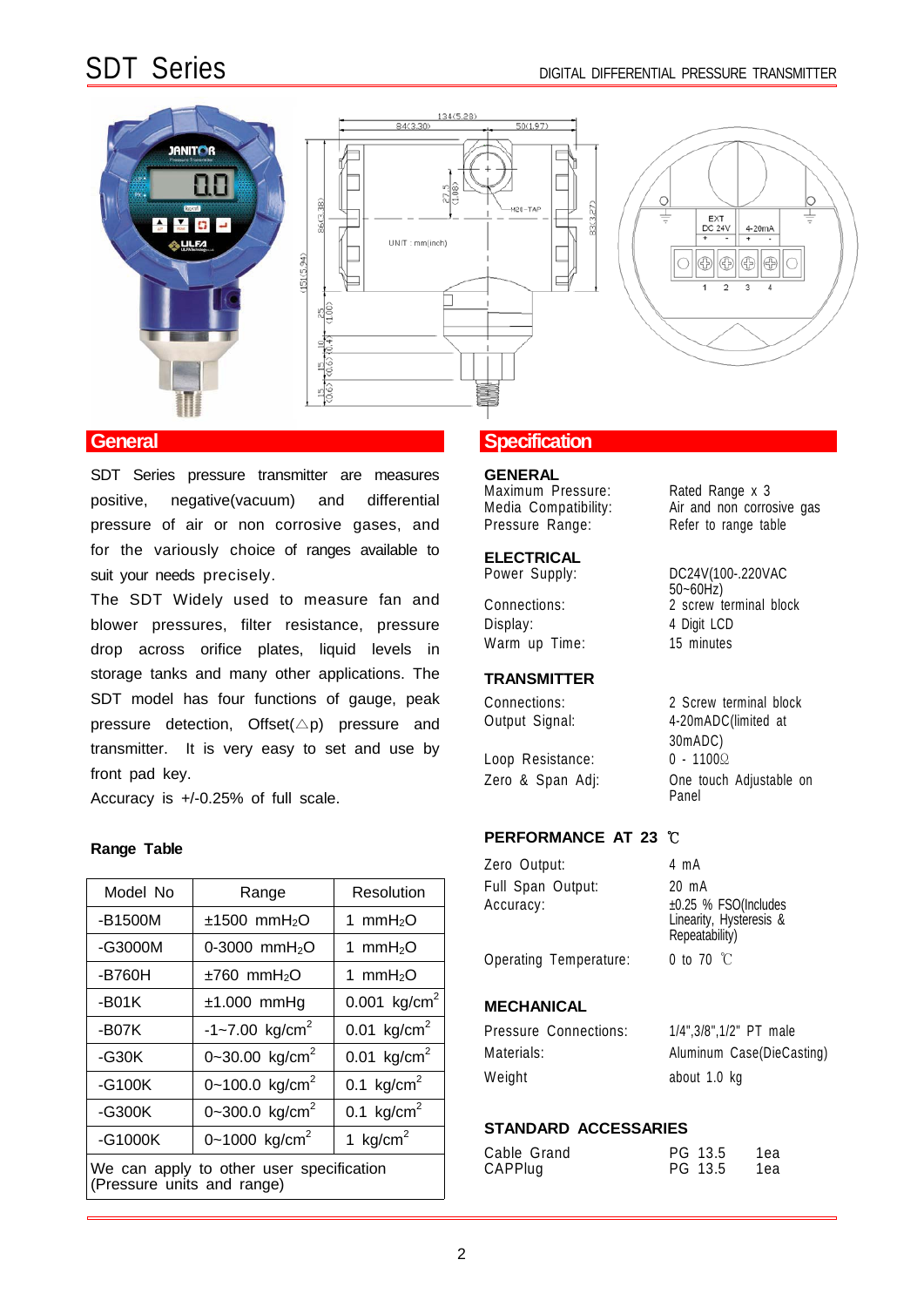### **Installation Wiring**

**LOCATION** : Select your site location , Clean and dry, no shock and vibration, proper to the ambient temperature and humidity in use.

### **MOUNTING**

The SDT Series Digital Pressure Transmitter is designed for direct mounting on pipe or other locations.

You need prepare PT 1/4"(3/8",1/2") female nut on pipe or mounting locations.

### **CAUTION 1**

You have to grab sensor housing by use spanner to mounting SDT . Do not hold SDT body and rotation for mount and release.

### **CAUTION 2**

Do not supply shock pressure to pressure port



### **POWER CONNECTION**

The following procedures are to be used to install a standard 24VDC main power source.

- 1.Before connection, the user must first confirm that the power specification is DC24V or AC220V.
- 2.Verify that the facility's main power source is turned off or disconnected.
- 3.Connect lead cable to power terminal matching polarity as shown in FIG.2 below. Take care that wrong wiring will damage the Instrument and malfunction (AC220V is not concerned to polarity)

### **CURRENT OUT CONNECTION(4-20mA)**

The SDT sends a standard 2wire 4-20mA current out

- 1. Connect lead cable to current out terminal matching polarity as shown in FIG.2 below.
- 2. Do not run the signal cable along with any high voltage or power cable or put them in the same race way. It may cause malfunction due to induction.

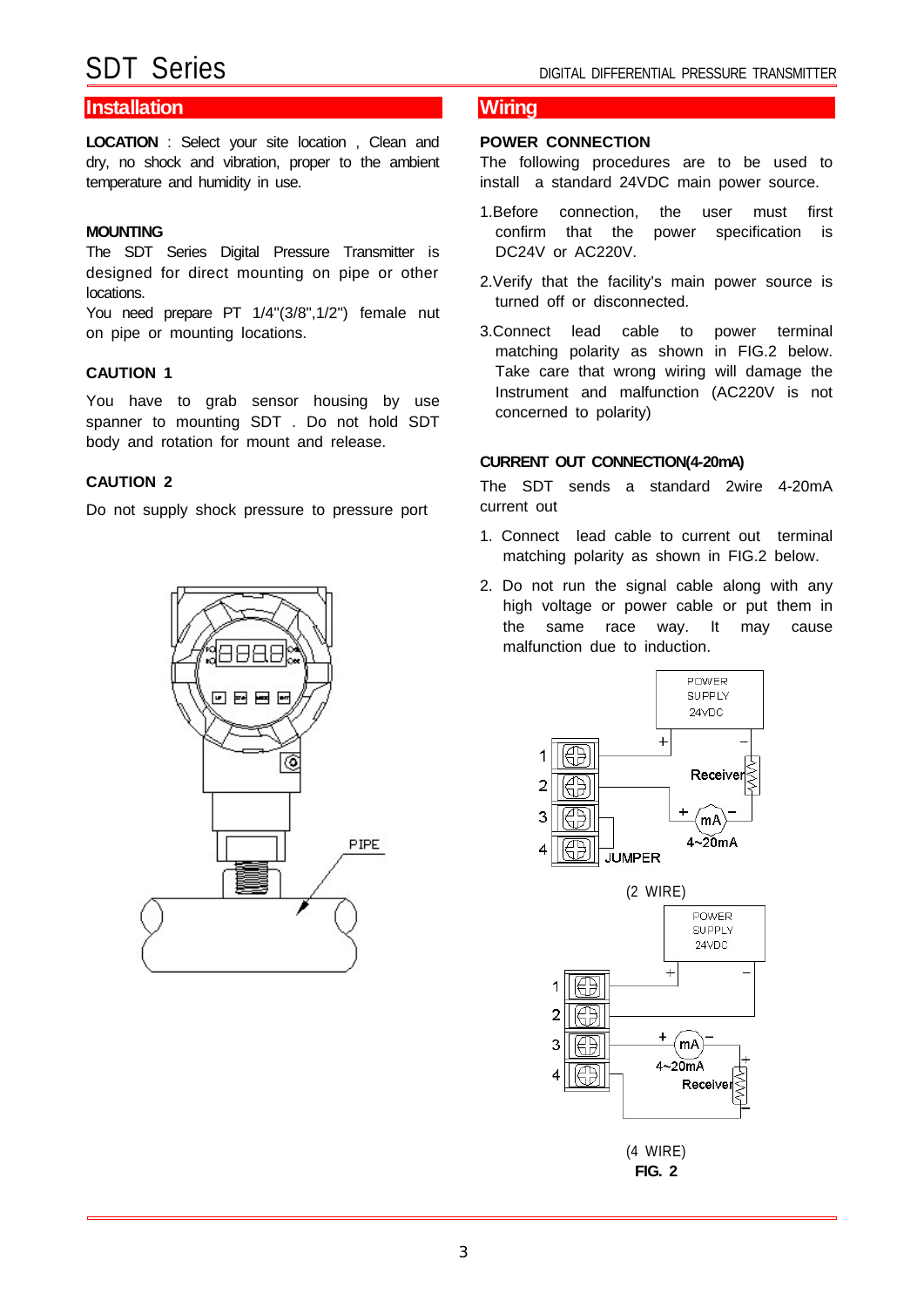**Zero setting :** Optimize display and current out to zero automatically by front key pressed.

**Peak pressure Measurement :** This mode is display for peak pressure by supplied pressure. And the display is cleared by press enter key in the peak mode.

**Offset(**  $\triangle$ **p) pressure Measurement :** This mode is display the changed pressure based on the current pressure. Current pressure is turned into "0" when offset mode selected. This mode does not concern to 4-20mA current out put.

**Sampling time setting :** Sample rate is 0.1sec of this product. Sampling time is measuring time by sample rate. For example, if setting time is 2 sec, SDT measures 20 times for 2 seconds and out to display and 4-20mA out put by average of 20 times measured value.

**Transmitter :** SDT has 4-20mA current out put. Span (20mA) range can be changed within original range.

**Communication(option) :** Measurement pressure can be sent by RS232 or RS485 for option specification.

**ID setting :** This mode set identification number for communication.

**Over pressure warning : SDT displays warning** on LCD for over pressure (positive and negative). Upper 4 elements of segment(" $- - -$ ") blink for warning when measurement pressure over 10% for high pressure(factory setting value), And under 4 elements of segment(" $\_$   $\_$   $\_$   $\_$   $\_$  blink for warning when measurement pressure under 10% for low pressure(factory setting value),

**Factory setting recovery :** The parameters are changed all to factory setting value and all user setting value is cleared.

### **Function Setting and Calibration**

Hear by describe key function and setting methode. Please read this section carefully for the correct and optimum use of this product.

### **Key functions**

| $\wedge$ P  | UP | - Increase setting value<br>- Offset mode set/reset                                                  |
|-------------|----|------------------------------------------------------------------------------------------------------|
| <b>PEAK</b> |    | DOWN - Decrease setting value<br>- Peak pressure mode set/reset                                      |
| Z.          |    | $MODE$ $\left  \cdot \right.$ Entering into the setting mode                                         |
|             |    | ENTER  - Save setting value<br>ENTER  - Clear peak value in the peak mode<br> - Release setting mode |

### **Peak mode**



### **Offset mode**

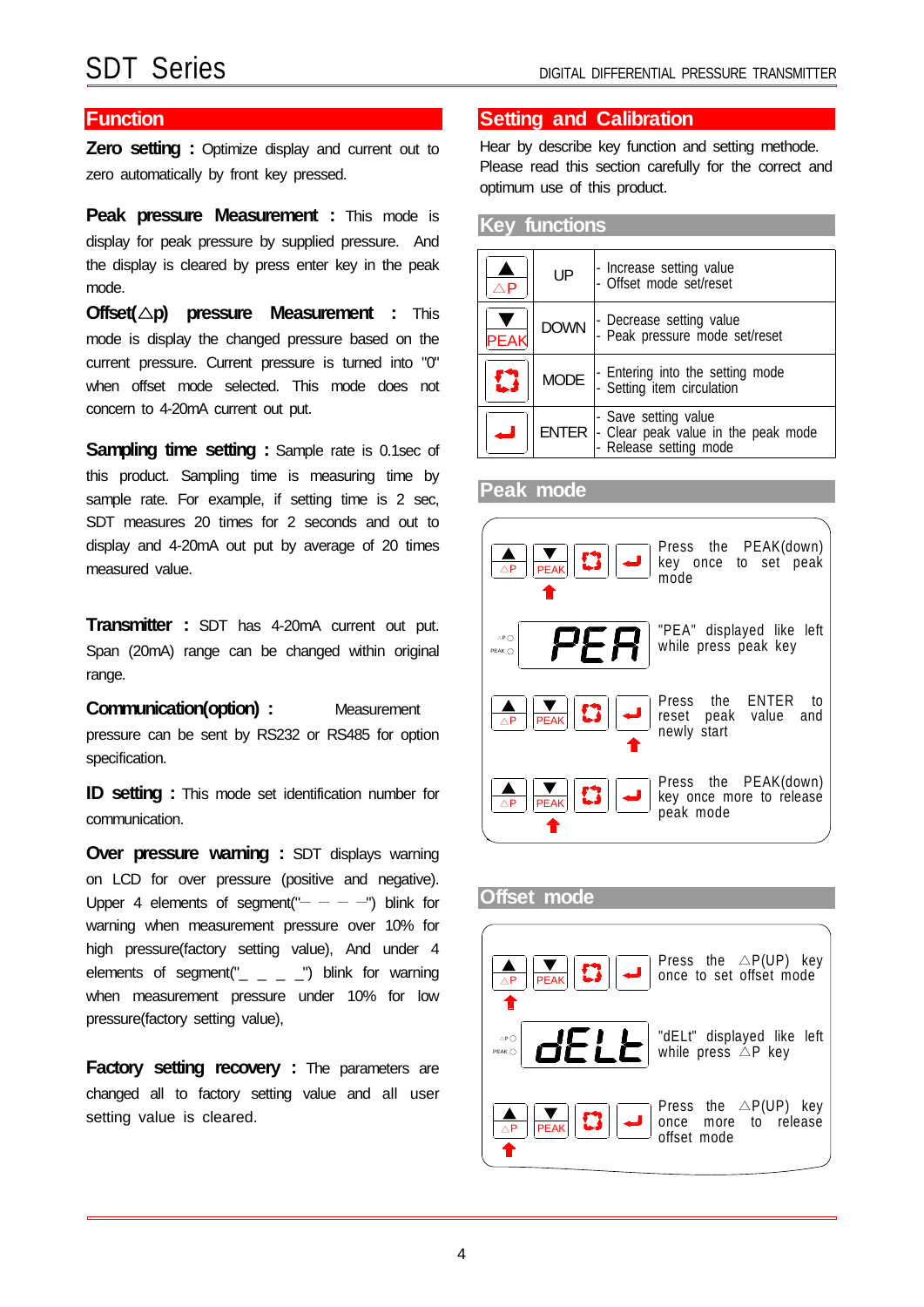### **User setting mode Zero setting**

**Entering User setting mode :** Press MODE key for more than 3seconds till appear "I n t" on LCD into the user setting mode. Press the MODE key once in user setting mode to change setting item. The setting item circulate " I n t "  $\Rightarrow$ " PoFS "  $\Rightarrow$  " P 4 "  $\Rightarrow$  " P20 "  $\Rightarrow$  " Id "  $\Rightarrow$  " FACt  $" \Rightarrow$  " I n t " while mode key press repeated. Each item setting methode is refer to next pages.

**Save** : If you complete your setting in the each mode, Press ENTER once to save and exit to measure mode.

Press ENTER for more than 3 seconds to save and exist in the setting mode.

### **Release User setting mode :**

Press ENTER once to save and exit to measure mode.

If you are not operate this instrument for about 1 minute, It's released user setting mode automatically and return to measuring mode.

### **Sampling time setting**

It can be set 0.1~5.0 seconds by 0.1 sec resolution. PDT reading pressure 0.1sec interval for a setting time and calculate average pressure to display and 4-20mA output.

- (ex) setting time : 2 sec
	- SDT reading pressure 20 times for 2 seconds

and calculate average of measured 20 data to display and 4-20mA current output.

This functions is useful to measure hunted pressure



Optimize zero to display and current out automatically by front key pressed.

### **CAUTION : Release pressure port free before zero set**

| PEAK T                                                            | Press MODE for more<br>than 3 seconds<br>till<br>appear "Int" on LCD<br>display                                                        |
|-------------------------------------------------------------------|----------------------------------------------------------------------------------------------------------------------------------------|
| $\log$ $P$ of5                                                    | Press MODE key once<br>till appear "PoFS"<br>on<br>LCD display.                                                                        |
| $\frac{\mathbf{A}}{\Delta P}$ PEAK $\left \mathbf{\Sigma}\right $ | Press ENTER once<br>to<br>set zero and exit<br>to<br>measure mode. "PoFS"<br>blink for about<br>-5<br>seconds to<br>calculate<br>zero. |
| $\frac{1}{\log  S H_{\text{L}} E }$                               | Press ENTER key for<br>more than 5 seconds till<br>appear "SAvE" on LCD<br>display to save and exist<br>in the setting mode.           |
|                                                                   |                                                                                                                                        |

### **4mA current setting**

This function is set pressure level to 4mA current out. Generally pressure zero is setting to 4mA current out. By the way, negative pressure is setting in another case. SDT can be set any pressure level to 4mA current out between low and high pressure range.

Low and high pressure ranges are setting in factory.